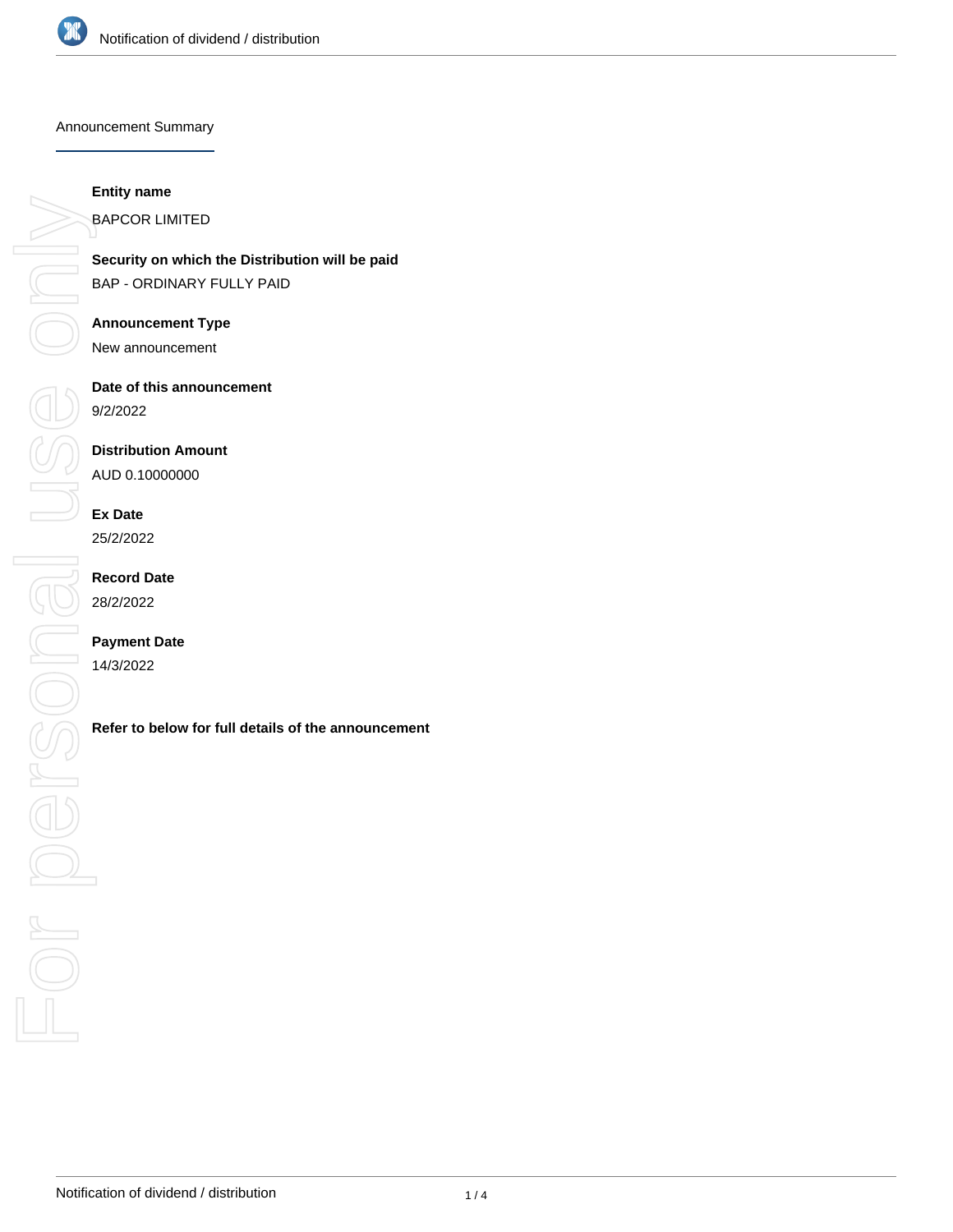

Announcement Details

Part 1 - Entity and announcement details

#### **1.1 Name of +Entity**

BAPCOR LIMITED

**1.2 Registered Number Type** ACN

**Registration Number**

153199912

**1.3 ASX issuer code**

**1.4 The announcement is**

New announcement

**1.5 Date of this announcement** 9/2/2022

**1.6 ASX +Security Code** BAP

**ASX +Security Description** ORDINARY FULLY PAID

Part 2A - All dividends/distributions basic details

**2A.1 Type of dividend/distribution ⊘** Ordinary

**2A.2 The Dividend/distribution:**

relates to a period of six months

**2A.3 The dividend/distribution relates to the financial reporting or payment period ending ended/ending (date)** 31/12/2021

**2A.4 +Record Date**

28/2/2022

**2A.5 Ex Date** 25/2/2022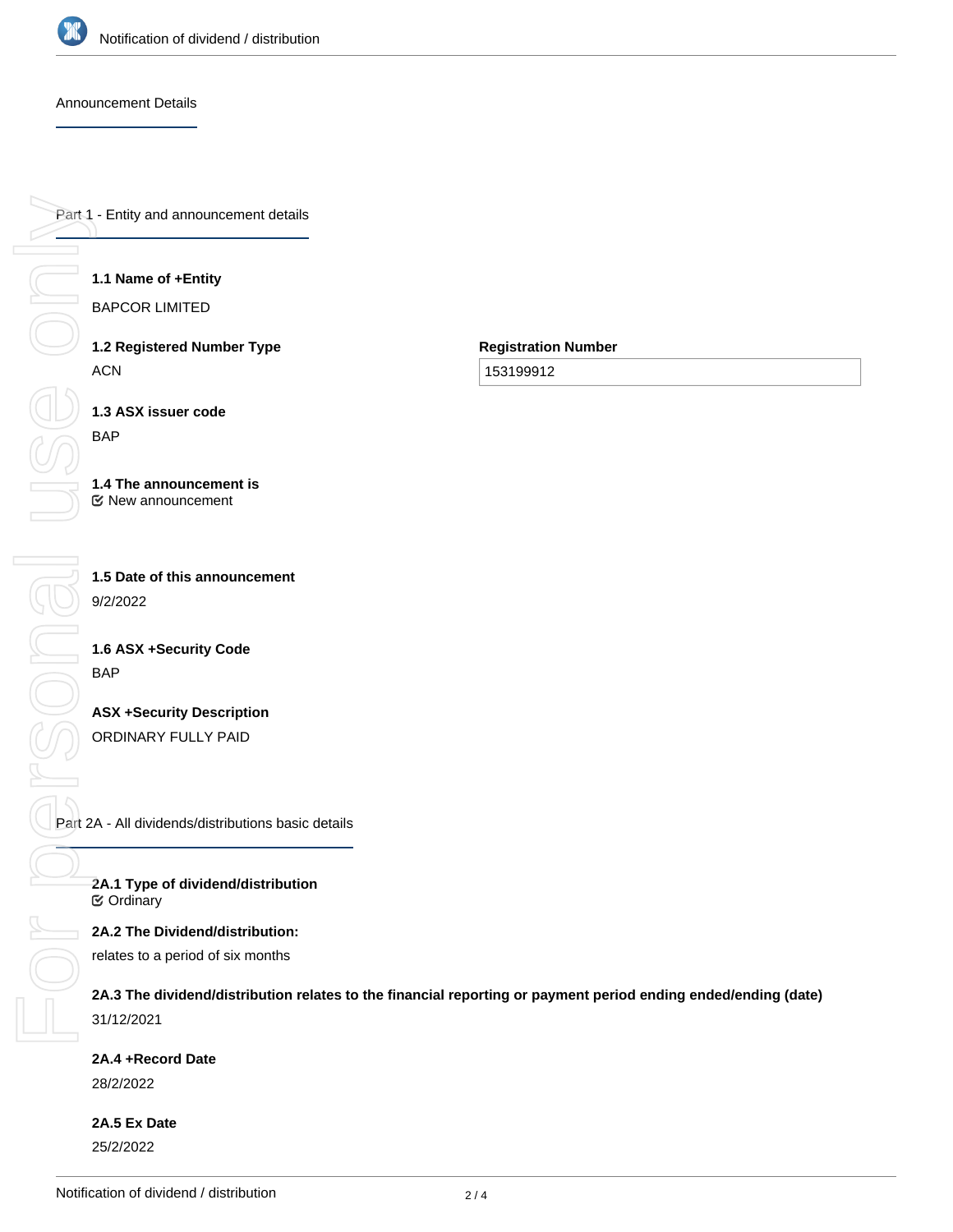

#### **2A.6 Payment Date**

14/3/2022

**2A.7 Are any of the below approvals required for the dividend/distribution before business day 0 of the timetable?**

- $\bullet$ **Security holder approval**
- $\bullet$ **Court approval**
- $\bullet$ **Lodgement of court order with +ASIC**
- **ACCC approval**
- **FIRB approval**
- **Another approval/condition external to the entity required before business day 0 of the timetable for the dividend/distribution.**

No

**2A.8 Currency in which the dividend/distribution is made ("primary currency")**

AUD - Australian Dollar

FORSONAL USE ONN **DOD SONG**  $\bigcap$   $\bigcap$ 

**2A.9 Total dividend/distribution payment amount per +security (in primary currency) for all dividends/distributions notified in this form**

AUD 0.10000000

**2A.10 Does the entity have arrangements relating to the currency in which the dividend/distribution is paid to securityholders that it wishes to disclose to the market?** No

**2A.11 Does the entity have a securities plan for dividends/distributions on this +security?** We have a Dividend/Distribution Reinvestment Plan (DRP)

**2A.11a If the +entity has a DRP, is the DRP applicable to this dividend/distribution?** No

**2A.12 Does the +entity have tax component information apart from franking?** No

Part 3A - Ordinary dividend/distribution

| 3A.1 Is the ordinary dividend/distribution estimated at<br>this time?<br>় No | 3A.1a Ordinary dividend/distribution estimated amount<br>per +security<br>AUD |
|-------------------------------------------------------------------------------|-------------------------------------------------------------------------------|
| 3A.1b Ordinary Dividend/distribution amount per<br>security<br>AUD 0.10000000 |                                                                               |
| 3A.2 Is the ordinary dividend/distribution franked?<br>$\alpha$ Yes           | 3A.2a Is the ordinary dividend/distribution fully franked?<br>$\alpha$ Yes    |
|                                                                               |                                                                               |